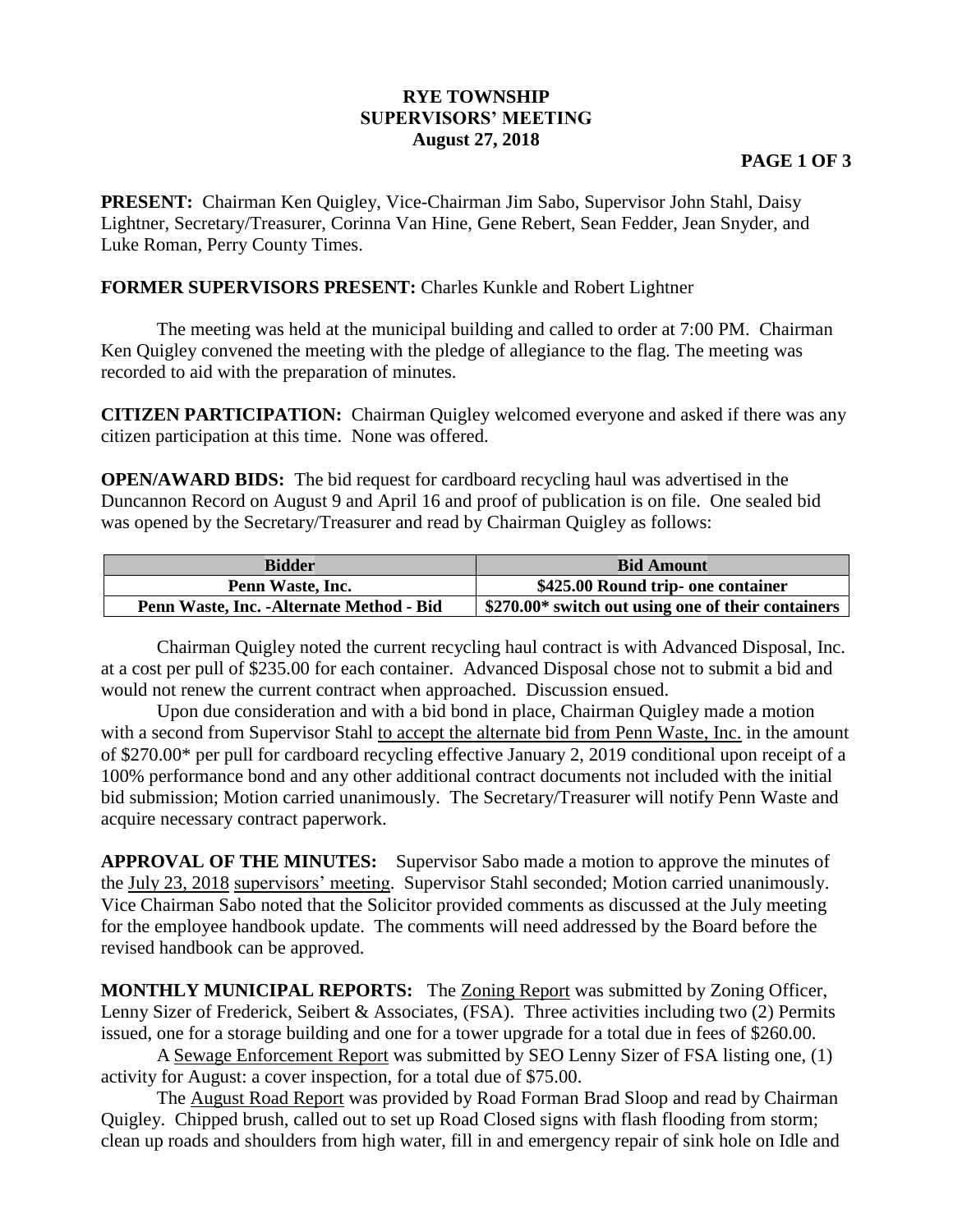Grier Point Roads; work with Contractor Mark Weber, to replace pipe at sink hole on Idle Road; repair old chain saw with used parts, assist Pennsy Supply with the road resurfacing on Mountain Road and Dutch Cemetery Road and continued with mowing along various roadways.

Recreation Board member, Robert Lightner presented the Recreation Board report although he was not in attendance at the last meeting. However, he wanted to announce a new upcoming event: A Bon Fire featuring a wiener roast over a camp fire with s'mores and beverages. The event is scheduled for Sunday, September 9, 2018 from 6 to 7:00 PM at the Park. Lightner encouraged all to get the word out and attend this new event; especially he encouraged the Supervisors to make plans to attend.

No Emergency Management Report was presented

The July Treasurer's Report was submitted for public review and read by the Secretary/Treasurer. With no further discussion, the reports were accepted as read pending final approval of the independent auditors.

**RESOLUTIONS:** Supervisor Stahl made a motion with a second from Chairman Quigley to adopt **Resolution 18-18,** which authorizes the Secretary/Treasurer to transfer \$65,845.00 from the General Money Market Account at the Bank of Landisburg earning .25% into an easy access Certificate of Deposit at the Bank of Landisburg earning an interest rate of 1.45%. Motion carried unanimously. The Secretary/Treasurer noted this transfer nets the Township approximately an additional \$800.00 in interest in one year. Yet, the funds remain liquid and can be withdrawn without a penalty if needed any time after the first seven (7) days.

Chairman Quigley made a motion with a second from Supervisor Stahl to adopt **Resolution 18-19,** which amends the Subdivision Fee Schedule Resolution 2014-14 for Rye Township. Motion carried unanimously. Most fees increased \$5.00. The major change was to require escrow deposits on more complex plans to ensure reimbursement for payment of engineering and other consulting fees.

**ORDINANCE:** Supervisor Sabo made a motion with a second from Supervisor Stahl to adopt **Ordinance 18-02,** which amends the non-uniform municipal pension plan administered by the Pennsylvania Municipal Retirement System, PMRS, and also amends the Municipal Pension Plan Contract with an effective date of January 1, 2019. Motion carried. All members voting in favor.

**NEW BUSINESS:** In compliance with Act 205 of 1984, Daisy Lightner, Chief Administrator of the Pension Plans, presented the Board with the 2019 Minimum Municipal Obligation, (MMO), for the Pension plans. The MMO is the annual bill for the pension plans. The 2019 MMO for the non-uniform pension plan is zero \$0.00. The 2019 uniform (police) pension plan Minimum Municipal Obligation, (MMO) is zero \$0.00. A recent actuarial study was completed that updated and evaluated the pension plans that resulted in the zero MMOs.

Chairman Quigley made a motion and Supervisor Stahl seconded to gladly accept the **2019 Non-Uniform Pension Minimum Municipal Obligation, (MMO) at zero \$0.00** and the **2019 Uniform, (Police) Pension Minimum Municipal Obligation, (MMO) at zero \$0.00**. Motion carried unanimously.

Upon due consideration and discussion, Supervisor Stahl made a motion with a second from Chairman Quigley to adopt **Resolution 18-20,** a resolution that extends the weekly trash collection and disposal contract with Penn Waste an additional two (2) years from January 1, 2019 through December 31, 2020. Motion carried unanimously.

Chairman Quigley made a motion with a second from Supervisor Stahl to designate Wednesday, October 31, 2018 from 6-8:00 PM as **Trick or Treat Night** in Rye Township. Motion carried unanimously.